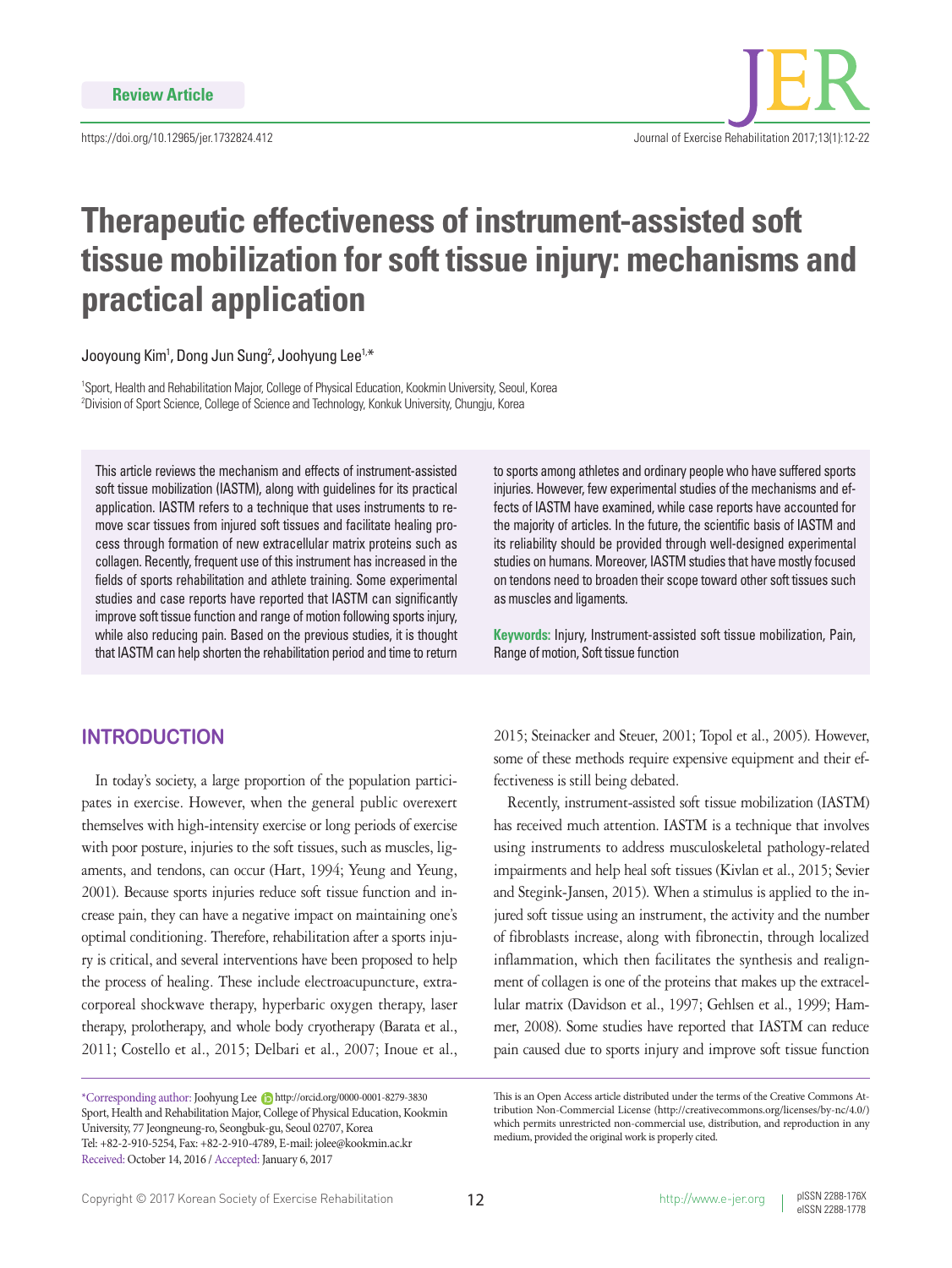and joint range of motion (ROM) (Howitt et al., 2009; Miners and Bougie, 2011; Schaefer and Sandrey, 2012). Howitt et al. (2009) reported that when applied to a triathlete who had suffered an acute grade 1 strain in the tibialis posterior muscle, IASTM was able to reduce pain, while Schaefer and Sandrey (2012) indicated that IASTM improved ankle ROM in high school athletes with chronic ankle instability. Moreover, Miners and Bougie (2011) also reported that IASTM helped improve soft tissue function in ordinary people with chronic Achilles tendinopathy resulting from persistent running.

The results of the above mentioned studies demonstrate the fact that IASTM is effective in the treatment and rehabilitation of athletes and ordinary people who have sports injuries. If IASTM can be applied clinically, then it can help speed up healing following an injury and the successful return to sports or daily activities. Accordingly, the objective of the present study was to use previous studies as the basis to examine the mechanism and effects of IASTM and provide guidelines for its practical application.

## **INSTRUMENT-ASSISTED SOFT TISSUE MOBILIZATION**

In ancient Greece and Rome, a small metallic instrument known as a "strigil" was used in bathhouses for therapeutic purposes (Hammer, 2008), and such an instrument has led to today's IASTM. Another origin of IASTM is a traditional Chinese therapy known as "gua sha" (Nielsen et al., 2007). The word "gua sha" refers to the red spot that appears on the skin when an instrument is used to push or scrape the skin, increasing the blood flow to facilitate the supply of blood and oxygen to the soft tissues (Chiu et al., 2010; Hammer, 2008). IASTM is based on these principles and it is a technique that is a modified version of traditional soft tissue mobilization, such as "gua sha." IASTM includes augmented soft tissue mobilization (Astym), fascial abrasion technique, Graston technique, and sound-assisted soft tissue mobilization (Hammer, 2008; Kivlan et al., 2015; Markovic, 2015), with different names referring to the different material or shape of the instrument used. While rocks, wooden sticks, and animal bones may have been used historically to apply a stimulus to the skin, various instruments made primarily of stainless steel are used today (Fig. 1).

IASTM is a simple and practical technique (Loghmani and Warden, 2009). Because the surface of the instrument minimizes the force used by the practitioner, but maximizes the force delivered to the tissues, it is possible to stimulate points of adhesion



**Fig. 1.** Application of instrument-assisted soft tissue mobilization using stainless steels.

located in deep areas (Baker et al., 2013; Burke et al., 2007; Carey-Loghmani et al., 2010; Hammer, 2008; Hammer and Pfefer, 2005). Hayes et al. (2007) found that the levels of discomfort and fatigue experienced by therapists who treated patients with IASTM were significantly lower than the levels in therapists treating their patients using the metal end of a reflex hammer. Moreover, IASTM has another advantage of being able to produce positive effects in a much shorter period than friction massage, another mode of soft tissue therapy, which requires 15–20 min (Hammer, 2008). Currently, IASTM (especially the Graston technique) is included in the curriculum of physical therapy and chiropractic in some American colleges, while its use in the fields of sports rehabilitation and athlete training is also increasing.

## **Mechanism of IASTM**

In sports, soft tissue injuries can occur from excessive tension or overuse (Hart, 1994; Yeung and Yeung, 2001). After an injury, inflammation and proliferation of new cells occur, during which fibrosis and formation of scar tissue in the injured soft tissue may occur (Sato et al., 2003). These changes reduce tissue elasticity and cause adhesion, which can lead to diminished soft tissue function and pain (Huard et al., 2002; Melham et al., 1998). In particular, scar tissue limits perfusion to the injured soft tissue, restricting the supply of oxygen and nutrients, and interferes with collagen synthesis and regeneration of tissues, which may then cause incomplete functional recovery (Chen and Li, 2009; Gauglitz et al., 2011). These alterations also increase the risk of reinjury (Huard et al., 2002).

The biggest goal of IASTM is to remove scar tissues and promote a return to normal function following soft tissue regenera-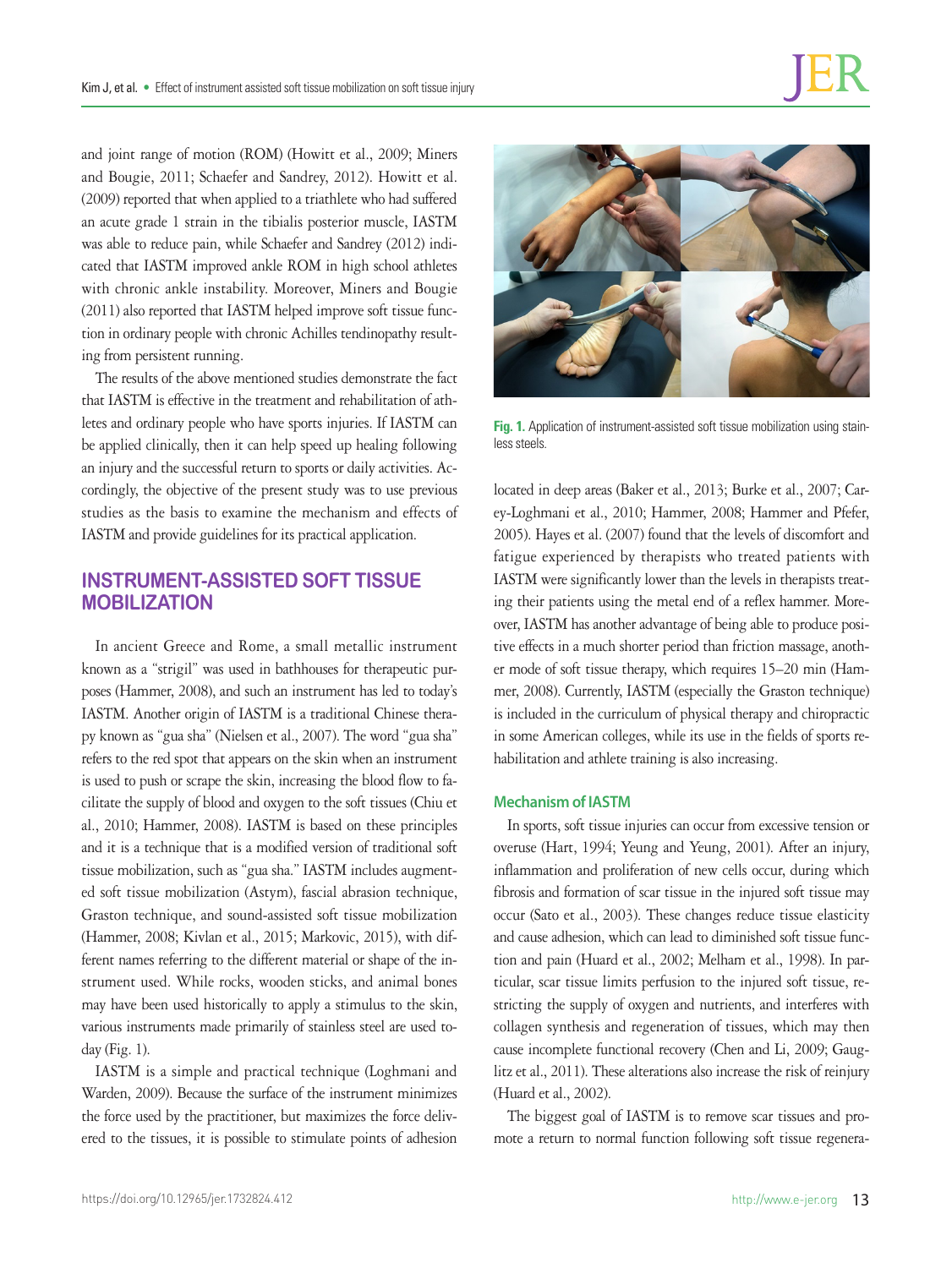tion (Gehlsen et al., 1999; Melham et al., 1998). When the scar tissue is removed by IASTM, functional normalization around the soft tissue can be achieved (Black, 2010). Microvascular and capillary hemorrhage, along with localized inflammation, can occur as a result of using IASTM to apply appropriate pressure and shear force to the soft tissue. Such inflammation restarts the healing process by removing the scar tissue and releasing adhesions, while also increasing blood and nutrient supply to the injured area and migration of fibroblasts (Baker et al., 2013; Davidson et al., 1997; Gehlsen et al., 1999; Hammer, 2008). Ultimately, new collagen is synthesized and realigned, which enables the turnover and regeneration of the injured tissue (Davies and Backopp, 2010; Gehlsen et al., 1999).

This hypothesis has been supported by some animal and human studies. Davidson et al. (1997) applied IASTM to the Achilles tendon in a rat model with enzyme-induced injury and found that earlier recovery of limb function was facilitated by a significant increase in the recruitment and activation of fibroblasts. Moreover, Gehlsen et al. (1999) also reported that when IASTM was applied to rats with enzyme-induced injury of the Achilles tendon, a significantly increased number of fibroblasts were observed in the tissue samples under electron microscopy. In other words, because IASTM affects fibroblasts, it was able to accelerate the healing of injured tendons. Fibroblasts are associated with collagen synthesis (Davidson et al., 1997; Gehlsen et al., 1999). Tropocollagen produced by fibroblasts acts as a precursor to collagen (Church et al., 1971). Collagen deformation in soft tissues is one of the causes of delayed healing, while IASTM has a positive impact on the resynthesis and organization of collagen (Davidson et al., 1997; Gehlsen et al., 1999).

Such changes to collagen require fibronectin (Lehto et al., 1985), the levels of which are increased by IASTM. Fibronectin is a noncollagenous glycoprotein that moves like adhesion molecules that connect collagen and cells, is synthesized by fibroblasts and epithelial cells, and is essential for tissue formation and repair (Lenselink, 2015). According to one study, applying IASTM to the tendons of injured rats showed increased fibronectin staining (Davidson et al., 1997). In contrast, not applying any treatment after an injury can result in disorganized collagen alignment in the soft tissue and formation of scar tissue. Loghmani and Warden (2009) reported that applying IASTM to rats with an injury to the medial collateral ligament (MCL) of the knee resulted in quicker healing than that in the untreated ligament, with the ligament in the untreated leg showing poor collagen alignment and a greater degree of scar tissue formation.

IASTM has also been reported to cause changes in the vascular response in injured soft tissues. Loghmani and Warden (2013) applied IASTM to the injured MCL of the knee in rats and found that the leg that had IASTM applied showed a significant increase in perfusion, along with the proportion of arteriole-sized blood vessels in the tibial third of the ligament, as compared with the untreated leg. Recently, Loghmani et al. (2016) reported that applying IASTM resulted in a threefold increase in the number of tissue-resident mesenchymal stem cells that exist in arterial adventitia and microvessels. The fact that fibroblasts originate from mesenchymal stem cells (Mills et al., 2013), IASTM can be considered to be closely associated with fibroblast activity. Moreover, these changes serve as evidence that IASTM can increase the blood supply to injured soft tissues by exerting a positive effect on the repair of nearby microvascular morphology. Portillo-Soto et al. (2014) indicated that applying IASTM to the human calf increased the blood flow in the area where IASTM was applied, as observed by the increase in skin temperature (from  $25.83^{\circ}\text{C} \pm 0$ .30°C to 31.831°C±0.205°C).

Meanwhile, some studies have mentioned that the mechanism of action of IASTM involves restarting the healing process by causing localized inflammation in the soft tissue (Hammer, 2008; Melham et al., 1998). Poor vascularity in soft tissues due to injury acts as a factor that restricts the inflammatory response. Restriction of the inflammatory response causes disorganization or weakening of the soft tissue structure (Fredericson et al., 2005; White, 2011). On the other hand, an adequate amount of inflammation in the injured tissue can induce secretion of growth factors, which can facilitate healing by promoting stimulation of fibroblasts and collagen synthesis (Molloy et al., 2003). Moreover, based on the results from studies of the association between inflammation and fibroblasts (Molloy et al., 2003), as well as claims that IASTM can improve poor vascularity and significantly increase the number of fibroblasts (Davidson et al., 1997; Gehlsen et al., 1999; Loghmani and Warden, 2013), the inflammation hypothesis may seem plausible. However, a recent study by Vardiman et al. (2014) reported that no significant results were found when changes in the level of cytokines involved in inflammation, such as interleukin-6 and tumor necrosis factor-α, were observed after applying IASTM. They also found no effect on some indicators of musculoskeletal function (passive ROM, passive resistive torque, and maximum voluntary contraction peak torque). However, Vardiman et al. (2014) conducted their study in healthy males with no injuries. Unlike patients with sports injury, healthy individuals do not have inflammation. As a result, IASTM may not show any effect. To our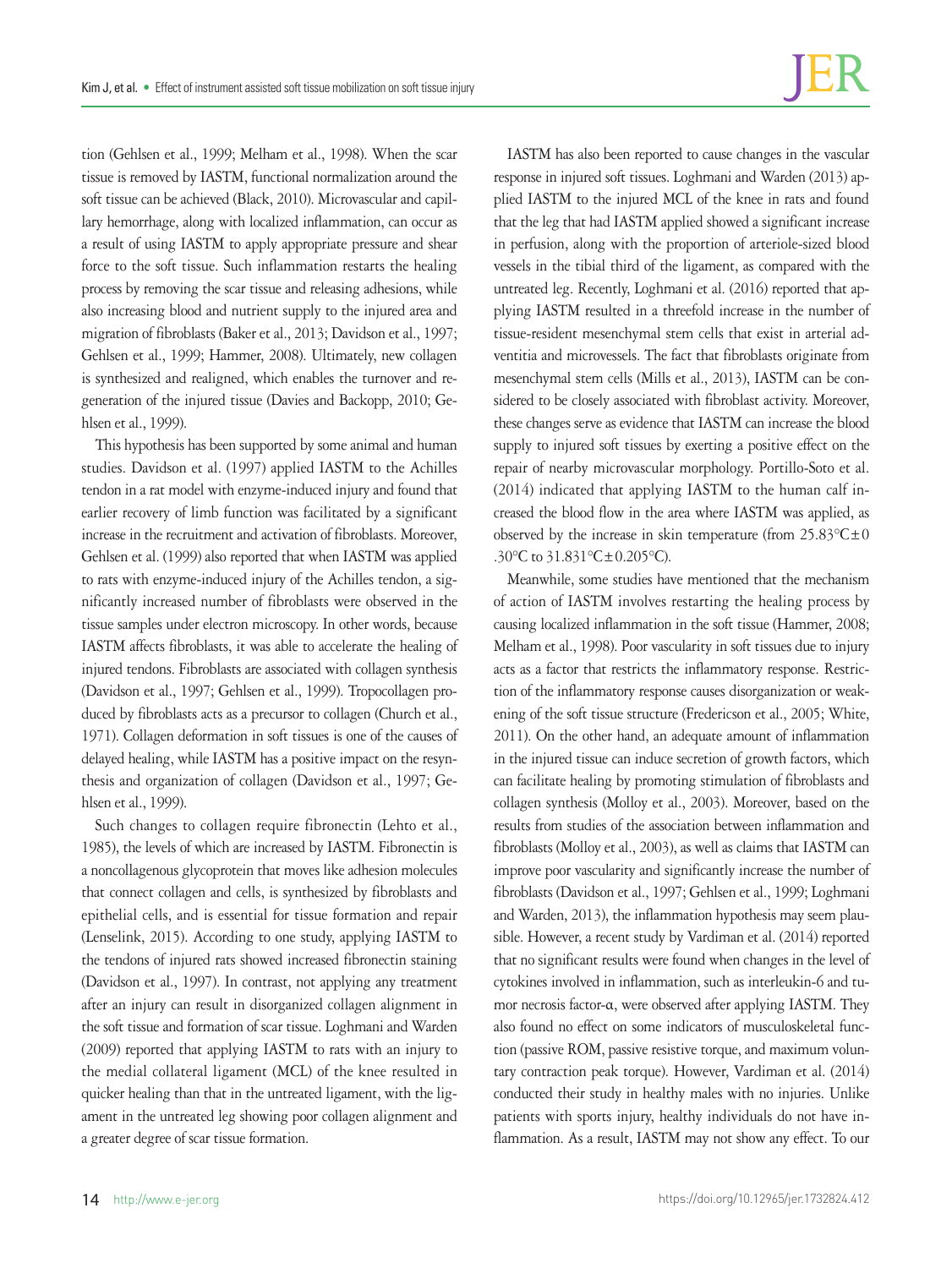

**Fig. 2.** Mechanism of instrument assisted soft tissue mobilization on soft tissue injury.

knowledge, the study performed by Vardiman et al. (2014) is the only one that has examined changes in inflammation following IASTM. Therefore, the inflammation hypothesis of IASTM needs to be verified further through well-designed experimental studies in patients with sports injuries. The mechanism of IASTM presented in this section is summarized in Fig. 2.

### **Effect of IASTM**

### *Soft tissue function*

Diminished soft tissue function following a sports injury makes it difficult to participate again in sports or activities of daily living. Therefore, recovery of soft tissue function represents one of the most important goals in sports rehabilitation. IASTM has been studied mostly in relation to tendon injuries. Previous studies have demonstrated IASTM as a treatment technique that can bring about positive changes in the recovery of soft tissue function following tendon injury. Black (2010) stated that when five sessions of IASTM were applied over a 4-week period in patients who sustained patellar tendon injury from basketball, their lower extremity functional scale (LEFS) scores improved by 23%–44%, while Sevier and Stegink-Jansen (2015) reported that when IASTM was applied twice a week for 4 weeks in patients with lateral elbow tendinopathy, better known as tennis elbow, their DASH (disabilities of the arm, shoulder, and hand) scores decreased more than those of the eccentric exercise group and their maximum grip strength increased. Meanwhile, Park et al. (2015)

reported that applying IASTM three times a week for approximately 22 days in patients hospitalized for Achilles tendinitis resulted in a significant increase in the walking distance; patients who had difficulties walking 180 m prior to IASTM application were able to increase their walking distance up to 390 m after IASTM. Moreover, Papa (2012) also indicated that when IASTM was applied for one to two sessions per week for 8 weeks as part of a rehabilitation program for patients with Achilles tendinopathy, their LEFS scores improved from 48 to 80.

Recently, McConnell et al. (2016) applied eight sessions of IASTM over a 4-week period in adults with Achilles tendinopathy and found that Young's modulus, a measure of elasticity, increased by 34.5% and stiffness increased by 31.8%, while the Victorian Institute of Sport Assessment for Achilles (VISA-A) score, an index showing the severity of Achilles tendinopathy, improved from an average of 13 points to 86 points. Moreover, two subjects in particular showed VISA-A scores of ≥90 points, demonstrating that they had recovered from Achilles tendinopathy. In addition, McConnell et al. (2016) also reported clinically significant changes in the functional test results of patients with Achilles tendinopathy after applying IASTM. Furthermore, a study by McCormack et al. (2016) showed that applying a combination of eccentric exercise together with IASTM for 12 weeks resulted in a greater improvement in VISA-A scores of patients with Achilles tendinopathy when compared with applying eccentric exercise alone. The fact that these improvements were sustained even at the 26th and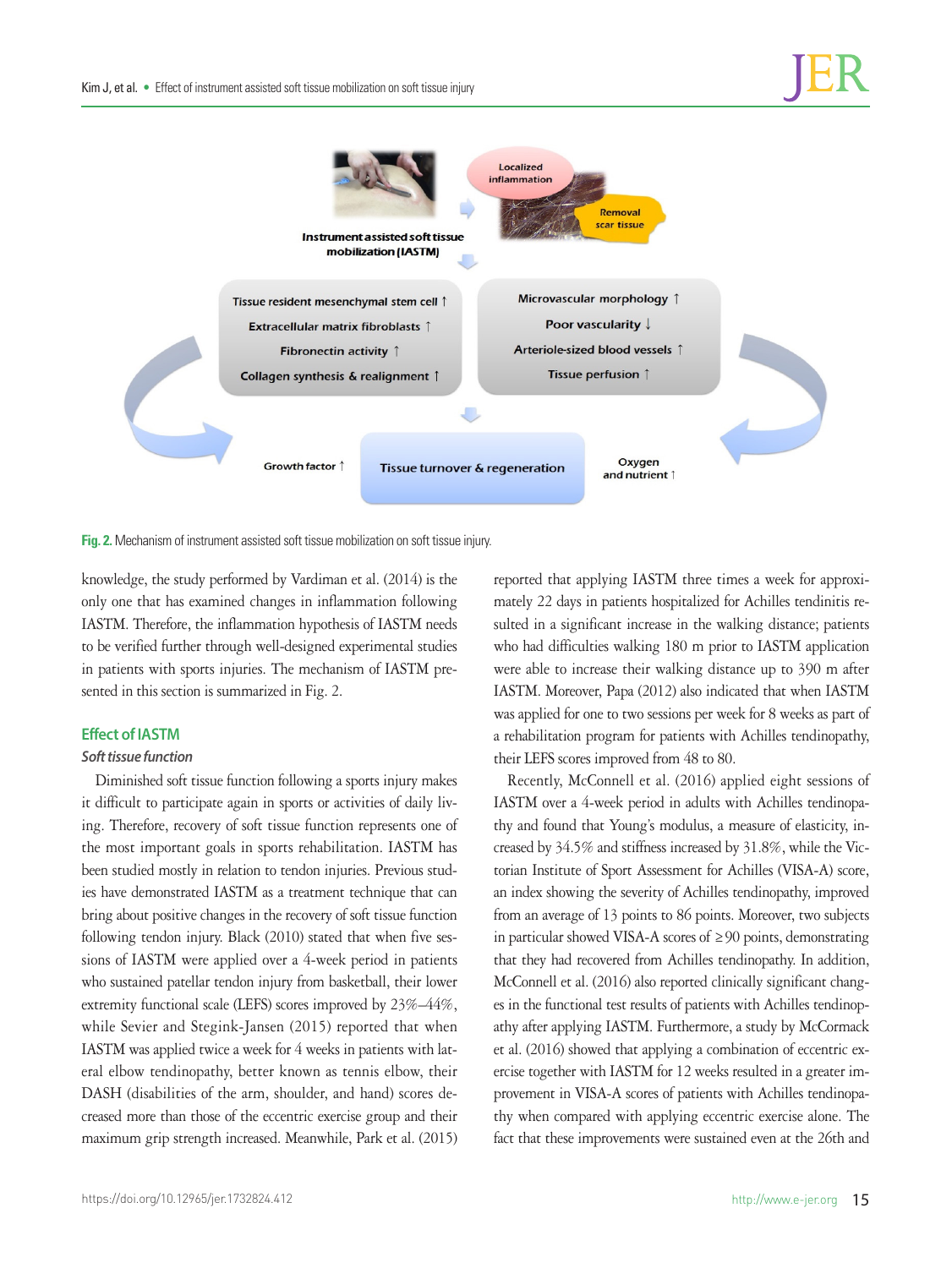52nd week of treatment is particularly noteworthy.

Chronic tendon injuries, such as tendinopathy, require lengthy management due to the physiological and anatomical characteristics of tendons and, in some cases, the patient may not respond well to treatments (Sharma and Maffulli, 2005). In comparison to muscles, tendons have lower oxygen consumption and metabolic rate and thus demonstrate slower healing after an injury (Williams, 1986). Up to now, drugs and/or physical therapy have been used for the treatment of tendinopathy, but there are conflicting opinions on their effectiveness (Andres and Murrell, 2008). Especially in the case of steroids, they may be effective for controlling pain in a patient with tendinopathy over the short term, but longterm use may have negative effects on the soft tissue function as they can delay tissue healing and further exacerbate the injury (Magra and Maffulli, 2006; Marsolais et al., 2007). In the light of this, IASTM can be considered as a good alternative for the recovery of soft tissue function following tendinopathy. Recent reports have also indicated that IASTM can be used to prevent Achilles tendinopathy. Bayliss et al. (2015) applied eight sessions of IASTM over 4 weeks in adults who had been confirmed to have a shortened Achilles tendon from a lunge test and found that their tendons showed a pattern of significant gain in Young's modulus and increase in tendon resting length than the control tendons that underwent simple stretching alone. If the Achilles tendon becomes shortened, it increases the risk of injury to the lower extremities and can progress into Achilles tendinopathy, while the running efficiency is also reduce (Bayliss et al., 2015). Therefore, increasing the Young's modulus or the resting length of shortened tendons through IASTM can not only eliminate the potential risk for Achilles tendinopathy but could also lead to a potential functional improvement.

In the meantime, some studies have reported that IASTM can also affect muscles. Faltus et al. (2012) stated that when five sessions of IASTM were applied over a period of 6 weeks in cyclist who had sustained a partial rectus femoris tear, ultrasound examination demonstrated a reduced focal lesion size, echogenicity, and hypoechoic zone around the tissue when compared with the result from early stage of treatment, while also demonstrating improved tissue continuity. After applying IASTM, morphological changes in the tissues confirmed via ultrasound examination can serve as direct evidence of musculoskeletal functional recovery, and such morphological changes have been shown to lead to improved LEFS scores (from 67 to 75). However, this study was a case report involving just one cyclist, implying that it is necessary to conduct studies with larger sample sizes. Kivlan et al. (2015) used a uni-

lateral isometric squat to measure muscle performance in patients with muscular weakness from injury immediately after a single application of IASTM on lower extremity muscles. The results showed that the change in maximal force output was significantly improved in the IASTM group than in the placebo and control groups. Unlike the study by Faltus et al. (2012), the study by Kivlan et al. (2015) was able to quickly show a significant change in muscle function despite only a single application of IASTM. Regarding the potential mechanism of action, Kivlan et al. (2015) suggested an increase in fascial mobility, proliferation of extracellular matrix fibroblasts, and blood supply to the area near the injured tissue, along with a decrease in cellular matrix adhesion and localized ischemia. As already described in the "Mechanism of IASTM" section of this article, some of the hypotheses suggested by Kivlan et al. (2015) have been proven through a number of animal and human studies (Davidson et al., 1997; Loghmani and Warden, 2009, 2013; Portillo-Soto et al., 2014).

In summary, it was found that IASTM can stimulate not only tendons but also other soft tissues, such as muscles, to help improve soft tissue functions in a chronic or an acute manner. However, it is still unclear as to which extent structural and functional changes in tendons or muscles induced by IASTM can affect future injuries or prevention. Therefore, it is necessary to verify these aspects through long-term observations.

## *Pain*

The pain reduction effects of IASTM have already been proven in some studies of musculoskeletal diseases. Lee et al. (2016) reported that when IASTM was applied for 4 weeks in 30 patients with chronic lumbar pain, the pain decreased significantly. Earlier, Howitt et al. (2006) demonstrated that applying eight treatment sessions of IASTM over 4 weeks on trigger thumb patients was helpful in reducing pain. Similar results have been found in studies of sports injury. Aspegren et al. (2007) stated that when IASTM was applied twice a week for 2 weeks in female collegiate volleyball players diagnosed with acute costochondritis, pain was reduced, enabling the players to participate in their sport again, while in a study by Daniels and Morrell (2012), pain was reduced in youth football players with plantar fasciitis by applying IASTM once a week for 6 weeks. Howitt et al. (2009) also reported that when IASTM was included in the rehabilitation program for triathletes with tibialis posterior sprain, pain was reduced 2 weeks after applying IASTM, and after 6 weeks, pain dissipated completely to allow the triathletes to participate again in running or swimming. Meanwhile, White (2011) applied one to two sessions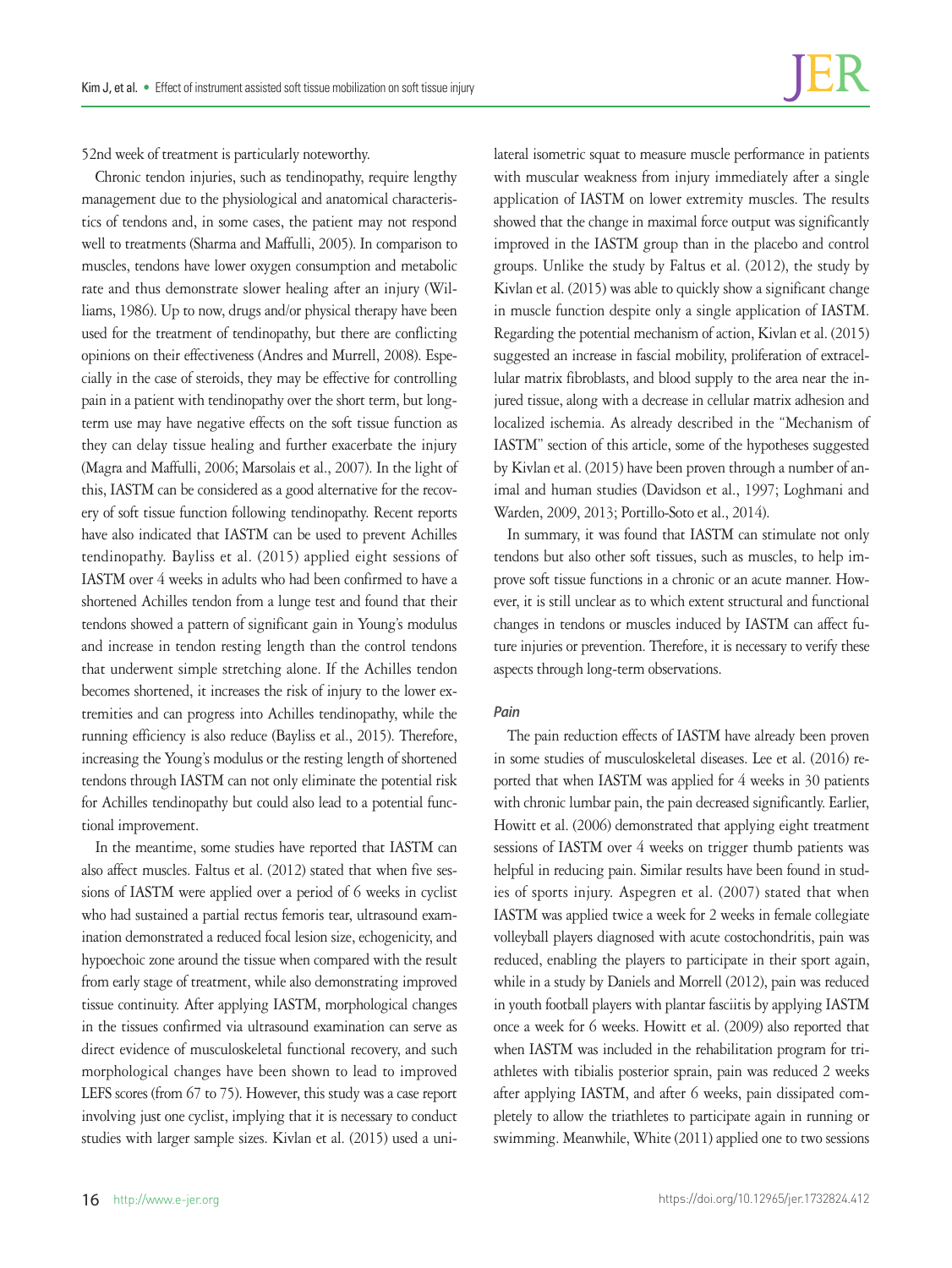of IASTM a week for 6 weeks in a 36-year-old distance runner with hamstring tendinopathy, following which the hamstring pain resolved.

Generally, pain is caused by inflammation (Proske and Allen, 2005). When an injured tissue becomes inflamed, immune cells are recruited and phagocytosis occurs. Pain is induced when tissue fragments decomposed by phagocytosis or substrates secreted by various immune cells stimulate type III and IV nerve endings (Graven-Nielsen and Mense, 2001). In particular, following a sports injury, if the injured area is not treated properly or rehabilitated adequately, then chronic inflammation may lead to tissue degeneration and become a cause of long-term pain (Franceschi and Campisi, 2014). Theoretically, control of inflammation can be considered as a potential reason for the ability of IASTM to reduce pain. Crane et al. (2012) stated that soft tissue mobilization was effective in reducing exercise-induced inflammation, but in this particular study, a massage technique, and not IASTM, was applied. However, according to a study by Vardiman et al. (2014), IASTM was found to have no effect on changes in inflammation-related factors, and pain actually increased after applying IASTM. In the study by Vardiman et al. (2014), there were no situations under which inflammation occurred. The study subjects were healthy with no inflammation and an exercise model for inducing injury was not applied. Therefore, the effects of IASTM on inflammatory changes are still unknown and this topic requires further study. Another possibility includes increased blood flow because of IASTM. Increased blood flow can quickly remove pain substrates or reduce swelling that develops around the injured tissue (Zainuddin et al., 2005). Loghmani and Warden (2013) indicated that IASTM improved perfusion, while Portillo-Soto et al. (2014) suggested that IASTM increased blood circulation. However, there is still no direct evidence of increased blood flow caused by IASTM leading to pain reduction.

#### *Range of motion*

Sufficient joint ROM is needed for optimal musculoskeletal function and insufficient flexibility can make one become vulnerable to overuse syndrome and acute injuries (Hreljac et al., 2000; Sainz de Baranda and Ayala, 2010). Therefore, having sufficient ROM is important for improving exercise performance, in addition to the rehabilitation or prevention of sports injury (Merkle et al., 2016). Some studies have suggested that IASTM can significantly improve ROM (Baker et al., 2013; Hammer and Pfefer, 2005; Kim et al., 2014; Laudner et al., 2014). Hammer and Pfefer (2005) reported that when IASTM was applied twice per week for

3 weeks in patients who had waist pain from compartment syndrome, there was an increase in hamstring flexibility, while Baker et al. (2013) applied three sessions of IASTM for 1 week on the hamstrings and triceps surae of men who had problems in the lower extremities, such as tightness and pain, which resulted in increased sit and reach (5 cm) and active straight leg raise (7.5°).

IASTM improves the extensibility of soft tissues by treating their restrictions (Heinecke et al., 2014), and when heat is generated from friction by the instrument, the viscosity of the tissue decreases, making it softer (Markovic, 2015). Physiologically, a decrease in the viscosity of tissue improves ROM (Ostojic et al., 2014). Meanwhile, significant changes in ROM as a result of IASTM can also be explained by hypotheses related to the nervous system. When mechanical stress is exerted on the muscle fascia, intrafascial mechanoreceptors become stimulated. This change alters the proprioceptive input sent to the central nervous system, which in turn changes the tension in tissue-related motor units (Schleip, 2003). Although it is believed that IASTM improves ROM via the mechanisms described in these hypotheses occurring independently or as a combination, scientific proof to support such claims is still lacking.

IASTM showed improvement in ROM in studies in athletes as well. Merkle et al. (2016) indicated that applying two sessions of IASTM per week for 3 weeks in healthy collegiate baseball players significantly improved their hamstring ROM, while Heinecke et al. (2014) mentioned that applying two sessions of IASTM per week for 4 weeks to the shoulder area of collegiate softball, baseball, and volleyball players was helpful in preventing a loss of ROM. Unlike some existing studies, other studies have shown a significant improvement in ROM from just a single application. Kim et al. (2014) showed improvement in ROM after a single application of IASTM in the hamstrings of adult men and women (before: 133.4°± 6.7°, after: 146.1°±13.2°), while Laudner et al. (2014) reported that a single application of IASTM helped improve ROM in the entire shoulder area of collegiate baseball players. In the study by Laudner et al. (2014), the IASTM group (11.1°) showed significantly improved ROM when compared with the control group (-0.12°) and a significant difference in glenohumeral internal rotation ROM was also found between the IASTM  $(4.8^{\circ})$  and control groups  $(-0.14^{\circ})$ .

Recently, Markovic (2015) applied a single session of IASTM or foam rollers on the hips and knees of soccer players and measured their ROM via passive knee flexion and straight leg raise tests. Their results showed that, immediately after the treatment, ROM was improved more in the IASTM group than in the foam roller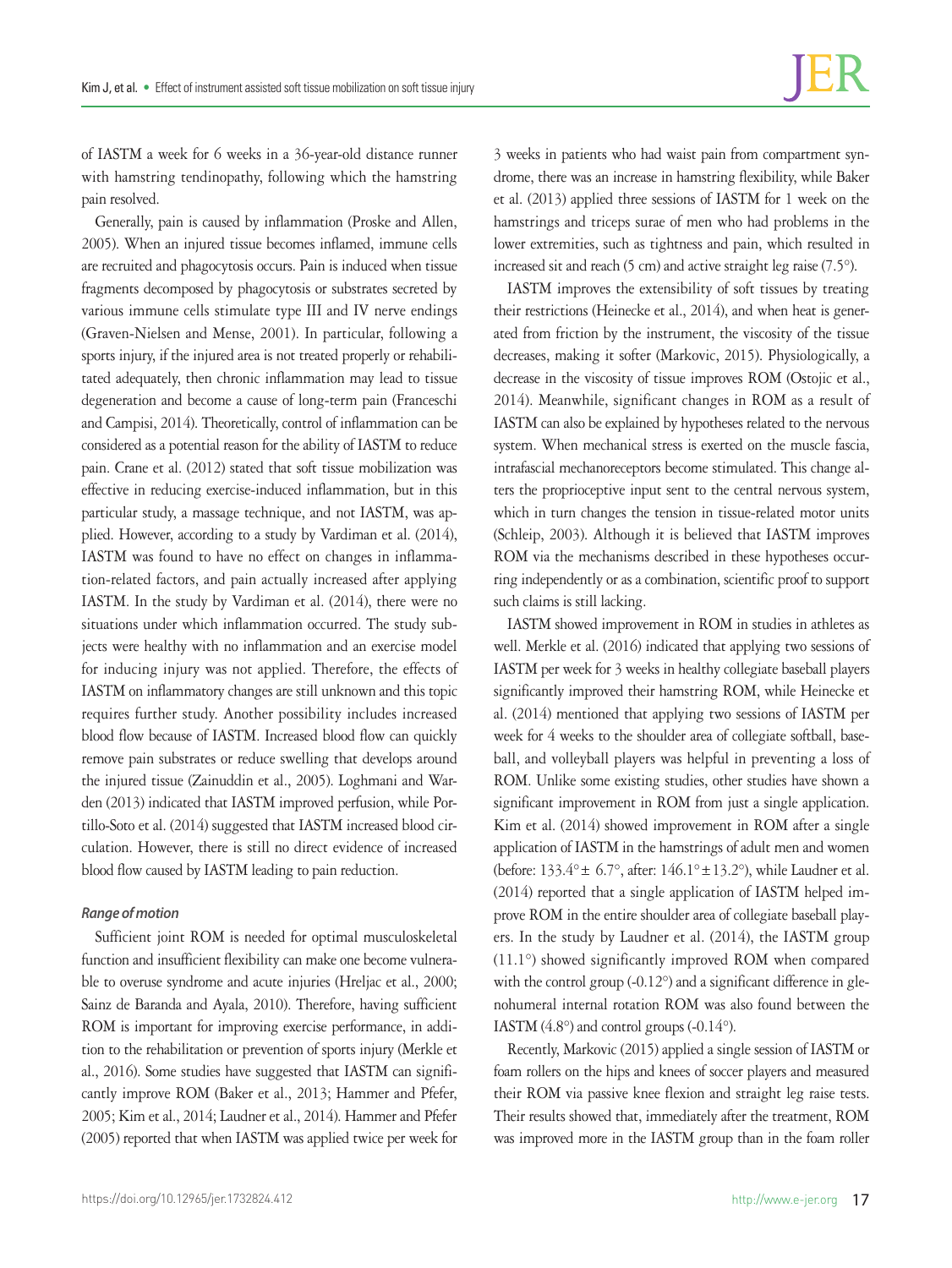group (10%–19% vs. 5%–9%); at 24 hr after the treatment, only the IASTM group showed improved ROM (7%–13%). The fact that the studies by Laudner et al. (2014) and Markovic (2015), in particular, were conducted on baseball or soccer players can be viewed as providing proof that IASTM can be applied with positive effects within a short period of time in athletes who suffer from chronic ROM restrictions. However, there is one limitation in generalizing the results from these three studies that used a single application of IASTM (Kim et al., 2014; Laudner et al. 2014; Markovic, 2015). The subjects in all the three studies did not have sports injuries and were in a healthy state. Therefore, it is necessary to investigate whether a single application of IASTM could significantly improve ROM in people with sports injuries. Meanwhile, Vardiman et al. (2014) reported that a single application of IASTM in healthy men does not affect changes in ROM. It is believed that these conflicting study results may be attributed to differences in subject characteristics, material and application protocol of the IASTM instrument, and ROM measurement positions.

# **PRACTICAL APPLICATION FOR TREATMENT OF SOFT TISSUE**

Some previous studies have applied IASTM using the following protocols. For applying IASTM to the shoulder area, Laudner et al. (2014) had the subjects lie in the prone position on a bed and then perform shoulder abduction, 90° elbow flexion, and neutral rotation after which a towel was placed below the humerus. Afterward, an instrument was placed on the muscle at a 45° angle and was applied for about 20 sec in a direction parallel to the muscle fibers, followed immediately by changing to the perpendicular direction for another 20 sec for a total of 40 sec. For the treatment of chronic lumbar pain, Lee et al. (2016) used the same method used in the study by Laudner et al. (2014) and applied IASTM on the posterior fascia, sacrum, hip lateral rotators, and hamstring area.

Daniels and Morrell (2012) applied IASTM at an angle of 30° to 60° on the gastrocnemius and soleus muscles of youth football players with plantar fasciitis, while Aspegren et al. (2007) applied IASTM at an angle of  $30^{\circ}$  to  $60^{\circ}$  for  $60-120$  sec on the chondrosternal joint and fifth costochondral segment when treating acute costochondritis in female collegiate volleyball players. In summary, when applying IASTM, an angle of 30° to 60° and an application time of 40–120 sec are required. These IASTM protocols were based on the manual for the Graston technique (Carey-Loghmani et al., 2010). The frequency of IASTM, in general, was one to two sessions per week for 4–5 weeks, but it may vary depending on the severity of the injury and the rehabilitation program. Previous studies also applied IASTM for about 1 to 3 times per week (Aspegren et al., 2007; Daniels and Morrell, 2012; Park et al., 2015).

In sports rehabilitation, IASTM cannot be separated and applied by itself. Soft tissue mobilization must involve both motion and strengthening to facilitate adaptation and remodeling by the tissues (Black, 2010). When IASTM is applied in sports rehabilitation, it generally goes through the following six different steps: examination, warm-up, IASTM, stretching, strengthening exercises, and cryotherapy (Table 1) (Black, 2010; Carey-Loghmani et al., 2010; Melham et al., 1998; Miners and Bougie, 2011). First, the patient's current condition must be examined accurately. The patient then needs to warm-up for 10–15 min with light jogging or using a stationary bicycle, an upper body ergometer, or an elliptical machine. At times, a hot pack or ultrasound may be applied for 3–5 min for the warm-up (Black, 2010; Hammer, 2008). This type of warm-up increases the blood supply, as well as the heating and plasticity of the tissues. IASTM begins immediately after the warm-up. The practitioner rubs a cream on the patients' skin and applies the instrument at a pressure that the patient can withstand, while finding the area to be treated with "gritty, gravelly, and sandy" types of sensations (Carey-Loghmani

|  |  | Table 1. Instrument-assisted soft tissue mobilization (IASTM) treatment program for soft tissue recovery |  |
|--|--|----------------------------------------------------------------------------------------------------------|--|
|  |  |                                                                                                          |  |

| Program                | Objective                                                                                   | Protocol                                                                                                                                                    | Reference                                           |
|------------------------|---------------------------------------------------------------------------------------------|-------------------------------------------------------------------------------------------------------------------------------------------------------------|-----------------------------------------------------|
| Warm-up                | Increases the blood supply, as well as heating and<br>plasticity of the tissues             | 10–15 min with light jogging or by using<br>a stationary bicycle, upper body<br>ergometer, or elliptical machine, or<br>3-5 min with hot pack or ultrasound | Black (2010); Hammer (2008)                         |
| <b>IASTM</b>           | Remove scar tissues, and facilitates synthesis and<br>realignment of new collagen           | $30^\circ$ to $60^\circ$ with $40-120$ sec                                                                                                                  | Carey-Loghmani et al. (2010); Laudner et al. (2014) |
| Stretching             | Correct the shortened tissue, and prevent reinjury                                          | 3 REPs with 30 sec                                                                                                                                          | Miners and Bougie (2011)                            |
| Strengthening exercise | Strengthen the treated tissue, and prevent reinjury                                         | High repetition with low load exercise                                                                                                                      | Hammer (2008)                                       |
| Cryotherapy            | Reduce pain, control residual inflammation, and<br>preventing secondary cell hypoxic injury | $10 - 20$ min                                                                                                                                               | Howitt et al. (2006); Papa (2012)                   |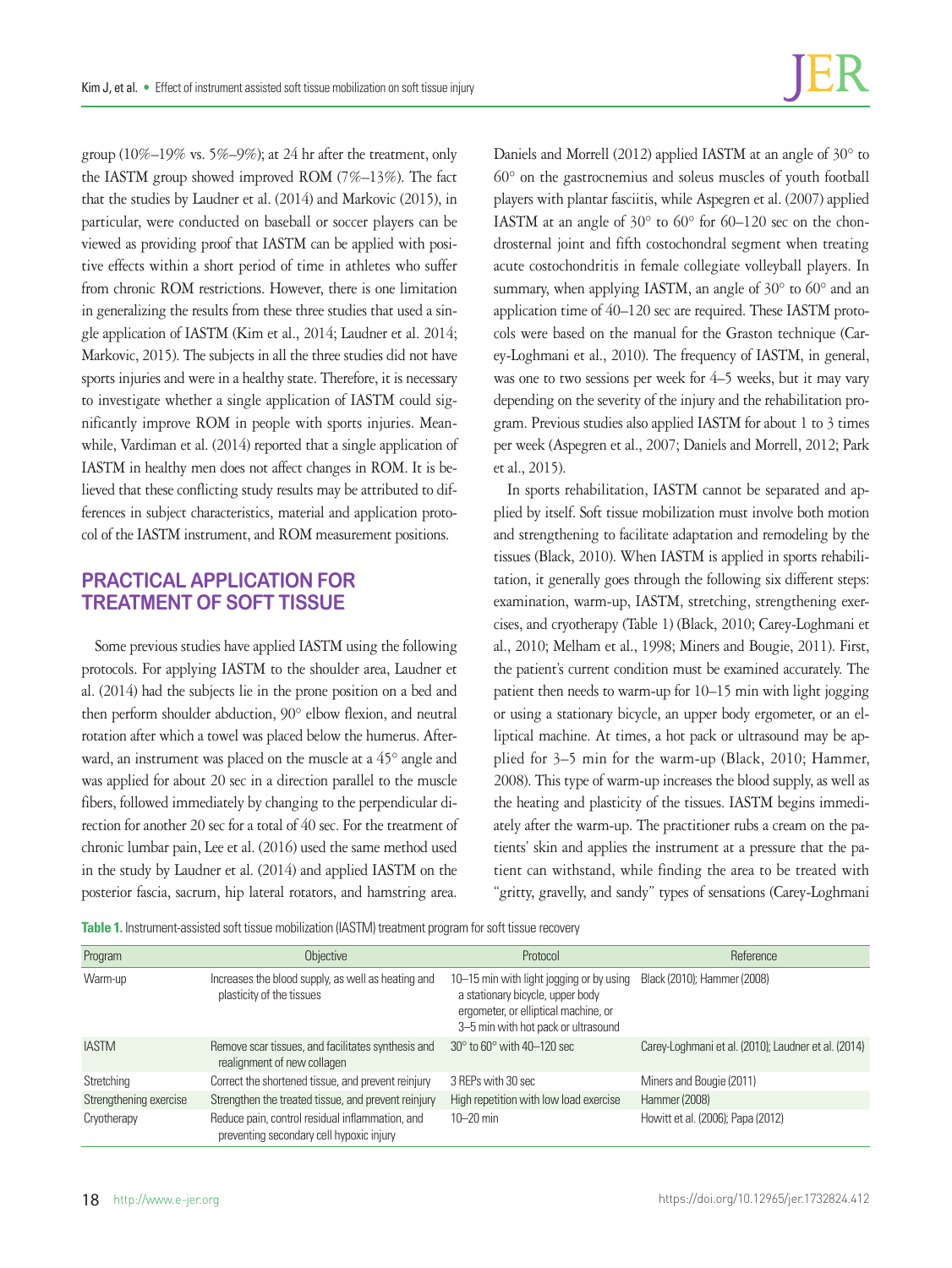et al., 2010). After the completion of IASTM, stretching and muscle strengthening exercises targeting the treated area must be performed to strengthen the treated tissue and realign the collagen (Hammer, 2008). This process can help prevent reinjury to the area. Finally, cryotherapy is applied for 10–20 min (Miners and Bougie, 2011; Papa, 2012). Ice is often used for treatment of soft tissue in sports rehabilitation (Bleakley et al., 2006). Cryotherapy can reduce pain and control residual inflammation remaining in the tissue, while also preventing secondary cell hypoxic injury (Howitt et al., 2006).

Sufficient fluid intake is required before and after IASTM application. Fluid intake assists the blood supply to the injured tissue to facilitate delivery of oxygen and nutrients. In particular, when hydrogen-rich water is consumed, inflammation and oxidative stress generated from the injury can be reduced to accelerate the healing process (Tamaki et al., 2016). In addition, consuming nutritional supplements that provide amino acids, such as arginine, glutamine, and β-hydroxy-β-methyl butyrate, can also help the healing process of the injured tissue (Gündoğdu et al., 2016; Yaman et al., 2016). Other studies have used kinesio tape together with IASTM (Aspegren et al., 2007; Solecki and Herbst, 2011). Kinesio tape is an elastic tape that corrects musculoskeletal function by strengthening the weakened muscles, increases blood and lymph circulation, and reduces pain through neurologic suppression (Kase et al., 2003). Solecki and Herbst (2011) included IASTM and kinesio tape in a 12-week rehabilitation program and applied it to patients who had undergone anterior cruciate ligament surgery. The results showed recovery of muscle strength and ROM of the lower extremity without any complications and a drastic reduction in pain, which enabled the patients to return to their activities of daily living and sports. Therefore, clinically, the application of kinesio tape immediately following IASTM can assist the function of weakened muscles during stretching and muscle strengthening exercises, which can be useful during the rehabilitation process.

Meanwhile, the side effects that may appear from IASTM include bruising and soreness. In particular, bruising is a response that appears together with bleeding and occurs more readily in soft tissues that have been injured for a longer period of time. Bruising and soreness can be controlled with cryotherapy, following IASTM. In addition, there are relative and absolute contradictions to IASTM (Carey-Loghmani et al., 2010; Hammer, 2008). Relative contradictions include cancer, kidney dysfunction, pregnancy, rheumatoid arthritis, varicose veins, osteoporosis, lymphedema, fracture, chronic regional pain syndrome, and use of cer-

tain medications (e.g., anticoagulants, steroids, or nonsteroidal anti-inflammatory drugs). Absolute contradictions include the presence of an open wound, unhealed suture sites, thrombophlebitis, uncontrolled hypertension, skin infection, hematoma, myositis ossificans, and unstable fractures. Therefore, the practitioner must be able to fully explain these issues to the patient before starting the treatment, and informed consent from the patient needs to be obtained.

## **CONCLUSIONS**

IASTM refers to a technique that uses an instrument to remove scar tissue that had formed in soft tissues and assists in the healing process by activating fibroblasts. IASTM is simple and practical and requires only a short period of time for a single treatment. According to previous studies, IASTM was found to improve soft tissue function and ROM in acute or chronic sports injuries to soft tissues, while also reducing pain. Such positive effects can be helpful in the fields of sports rehabilitation and athletic training. However, most of the studies that supported the hypotheses concerning the mechanisms and effects of IASTM were animal studies, with very few human studies. Published articles consist mostly of case reports rather than experimental studies. Some of the case reports even failed to present the details of IASTM protocol that was applied. Therefore, the scientific basis for the mechanisms and effects of IASTM must be broadened through experimental studies in humans and the reliability of application protocol must be improved as well. Finally, to date, most of the studies concerning IASTM have focused on injuries to tendons, rather than to muscles or ligaments. Moving forward, it is necessary to provide additional proof of the effects of IASTM on muscle and/or ligaments as well.

# **CONFLICT OF INTEREST**

No potential conflict of interest relevant to this article was reported.

## **REFERENCES**

- Andres BM, Murrell GA. Treatment of tendinopathy: what works, what does not, and what is on the horizon. Clin Orthop Relat Res 2008;466: 1539-1554.
- Aspegren D, Hyde T, Miller M. Conservative treatment of a female collegiate volleyball player with costochondritis. J Manipulative Physiol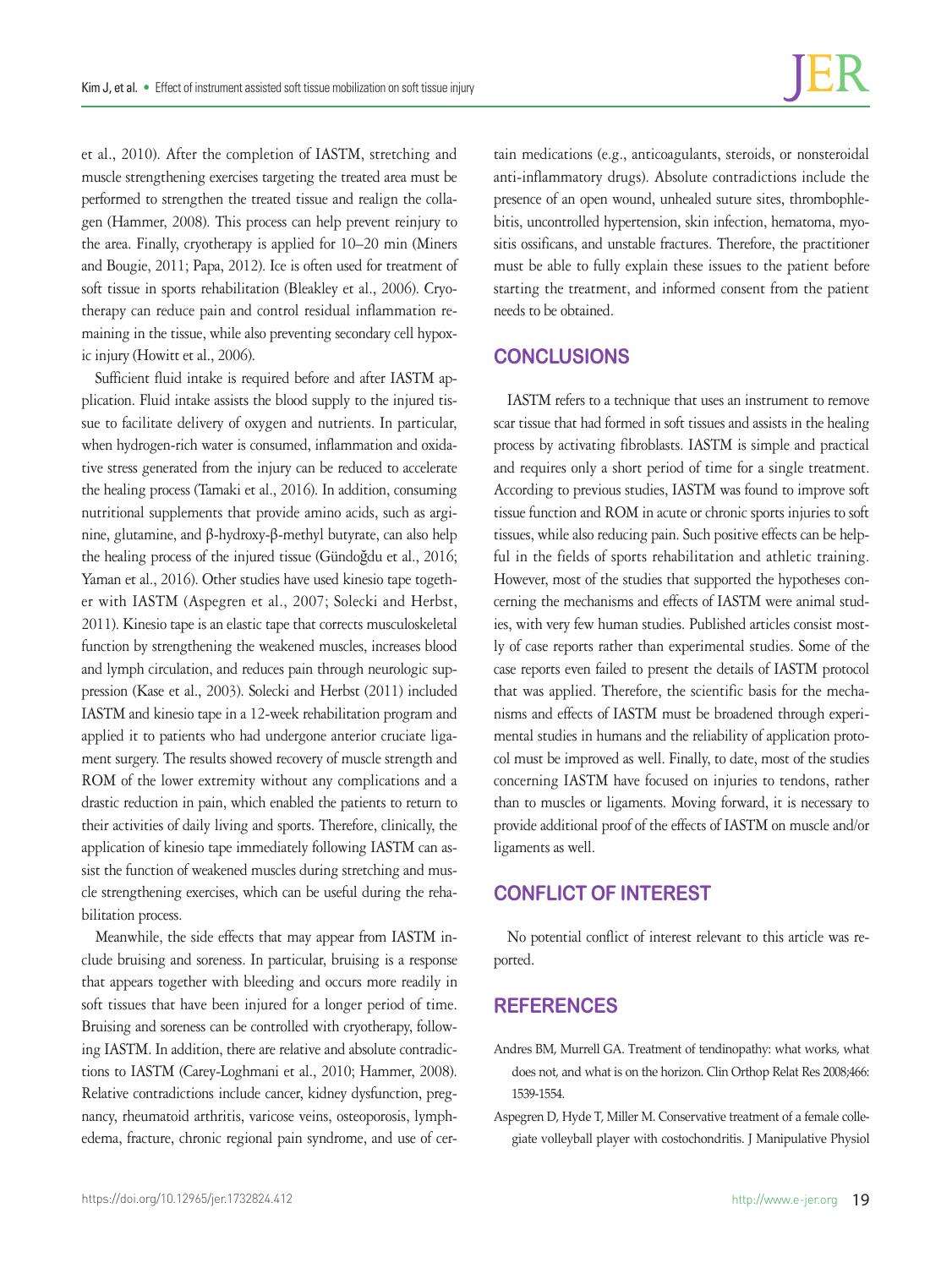Ther 2007;30:321-325.

- Baker RT, Nasypany A, Seegmiller JG, Baker JG. Instrument-assisted soft tissue mobilization treatment for tissue extensibility dysfunction. Int J Athl The Train 2013;18:16-21.
- Barata P, Cervaens M, Resende R, Camacho O, Marques F. Hyperbaric oxygen effects on sports injuries. Ther Adv Musculoskelet Dis 2011; 3:111-121.
- Bayliss AJ, Crandall T, Farmer DL, Warden SJ. Instrument-assisted soft tissue mobilization alters material and mechanical properties in healthy, shortened Achilles tendons. J Orthop Sports Phys Ther 2015; 45:24.
- Black DW. Treatment of knee arthrofibrosis and quadriceps insufficiency after patellar tendon repair: a case report including use of the graston technique. Int J Ther Massage Bodywork 2010;3:14-21.
- Bleakley CM, McDonough SM, MacAuley DC, Bjordal J. Cryotherapy for acute ankle sprains: a randomised controlled study of two different icing protocols. Br J Sports Med 2006;40:700-705.
- Burke J, Buchberger DJ, Carey-Loghmani MT, Dougherty PE, Greco DS, Dishman JD. A pilot study comparing two manual therapy interventions for carpal tunnel syndrome. J Manipulative Physiol Ther 2007; 30:50-61.
- Carey-Loghmani MT, Schrader JW, Hammer WI. Graston technique: M1 instruction manual. 3rd ed. Indianapolis: Therapy Care Resources Inc.; 2010.
- Chen X, Li Y. Role of matrix metalloproteinases in skeletal muscle: migration, differentiation, regeneration and fibrosis. Cell Adh Migr 2009; 3:337-341.
- Chiu JY, Gau ML, Kuo SY, Chang YH, Kuo SC, Tu HC. Effects of Gua-Sha therapy on breast engorgement: a randomized controlled trial. J Nurs Res 2010;18:1-10.
- Church RL, Pfeiffer SE, Tanzer ML. Collagen biosynthesis: synthesis and secretion of a high molecular weight collagen precursor (procollagen). Proc Natl Acad Sci U S A 1971;68:2638-2642.
- Costello JT, Baker PR, Minett GM, Bieuzen F, Stewart IB, Bleakley C. Whole-body cryotherapy (extreme cold air exposure) for preventing and treating muscle soreness after exercise in adults. Cochrane Database Syst Rev 2015;(9):CD010789.
- Crane JD, Ogborn D, Cupido C, Melov S, Hubbard A, Bourgeois JM, Tarnopolsky MA. Massage therapy attenuates inflammatory signaling after exercise-induced muscle damage. Sci Transl Med 2012;4:119ra13.
- Daniels CJ, Morrell AP. Chiropractic management of pediatric plantar fasciitis: a case report. J Chiropr Med 2012;11:58-63.
- Davidson CJ, Ganion LR, Gehlsen GM, Verhoestra B, Roepke JE, Sevier TL. Rat tendon morphologic and functional changes resulting from soft tissue mobilization. Med Sci Sports Exerc 1997;29:313-319.
- Davies CC, Backopp DY. Use of Astym treatment on scar tissue following surgical treatment for breast cancer: a pilot study. Rehabil Oncol 2010;28:3-12.
- Delbari A, Bayat M, Bayat M. Effect of low-level laser therapy on healing of medial collateral ligament injuries in rats: an ultrastructural study. Photomed Laser Surg 2007;25:191-196.
- Faltus J, Boggess B, Bruzga R. The use of diagnostic musculoskeletal ultrasound to document soft tissue treatment mobilization of a quadriceps femoris muscle tear: a case report. Int J Sports Phys Ther 2012;7: 342-349.
- Franceschi C, Campisi J. Chronic inflammation (inflammaging) and its potential contribution to age-associated diseases. J Gerontol A Biol Sci Med Sci 2014;69 Suppl 1:S4-9.
- Fredericson M, Moore W, Guillet M, Beaulieu C. High hamstring tendinopathy in runners: meeting the challenges of diagnosis, treatment, and rehabilitation. Phys Sportsmed 2005;33:32-43.
- Gauglitz GG, Korting HC, Pavicic T, Ruzicka T, Jeschke MG. Hypertrophic scarring and keloids: pathomechanisms and current and emerging treatment strategies. Mol Med 2011;17:113-125.
- Gehlsen GM, Ganion LR, Helfst R. Fibroblast responses to variation in soft tissue mobilization pressure. Med Sci Sports Exerc 1999;31:531- 535.
- Graven-Nielsen T, Mense S. The peripheral apparatus of muscle pain: evidence from animal and human studies. Clin J Pain 2001;17:2-10.
- Gündoğdu RH, Temel H, Bozkırlı BO, Ersoy E, Yazgan A, Yıldırım Z. The mixture of arginine, glutamine, and β-hydroxy-β-methyl butyrate enhances the healing of ischemic wounds in rats. JPEN J Parenter Enteral Nutr 2016 Jan 29 [Epub]. pii: 0148607115625221.
- Hammer WI. The effect of mechanical load on degenerated soft tissue. J Bodyw Mov Ther 2008;12:246-256.
- Hammer WI, Pfefer MT. Treatment of a case of subacute lumbar compartment syndrome using the Graston technique. J Manipulative Physiol Ther 2005;28:199-204.
- Hart LE. Exercise and soft tissue injury. Baillieres Clin Rheumatol 1994;8:137-148.
- Hayes D, Loghmani MT, Lubitz R, Moore E. A comparison of 2 instrument-assisted soft tissue mobilization techniques: effects on therapist discomfort/fatigue and treatment time [abstract]. J Orthop Sports Phys Ther 2007;37. Abstract No. OPL19.
- Heinecke ML, Thuesen ST, Stow RC. Graston technique on shoulder motion in overhead athletes. J Undergrad Kinesiol Res 2014;10:27-39.
- Howitt S, Jung S, Hammonds N. Conservative treatment of a tibialis posterior strain in a novice triathlete: a case report. J Can Chiropr Assoc 2009;53:23-31.
- Howitt S, Wong J, Zabukovec S. The conservative treatment of Trigger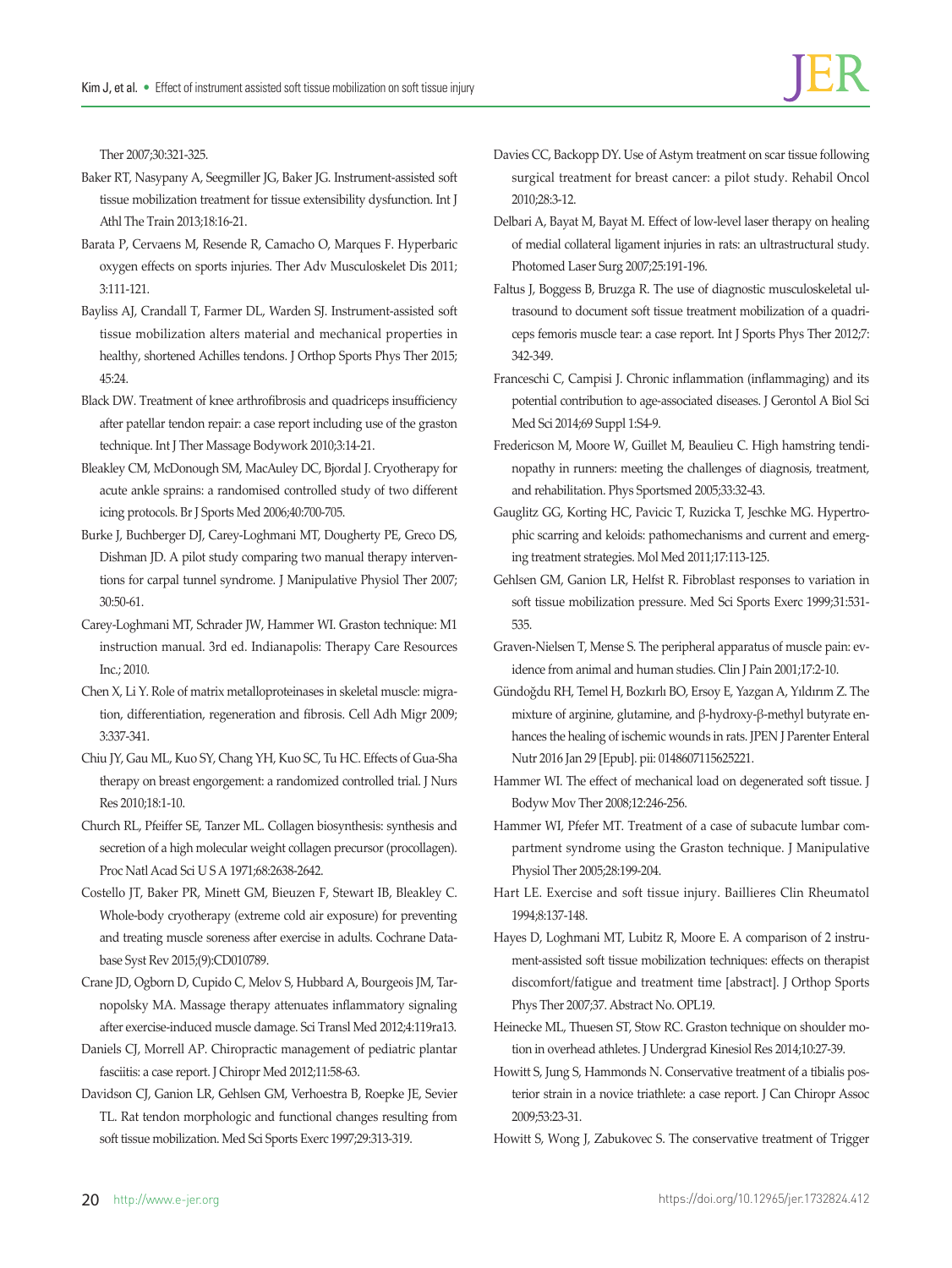thumb using Graston Techniques and Active Release Techniques. J Can Chiropr Assoc 2006;50:249-254.

- Hreljac A, Marshall RN, Hume PA. Evaluation of lower extremity overuse injury potential in runners. Med Sci Sports Exerc 2000;32:1635- 1641.
- Huard J, Li Y, Fu FH. Muscle injuries and repair: current trends in research. J Bone Joint Surg Am 2002;84-A:822-832.
- Inoue M, Nakajima M, Oi Y, Hojo T, Itoi M, Kitakoji H. The effect of electroacupuncture on tendon repair in a rat Achilles tendon rupture model. Acupunct Med 2015;33:58-64.
- Kase K, Wallis J, Kase T. Clinical therapeutic applications of the kinesio taping method. Tokyo: Ken Ikai Co. Ltd.; 2003.
- Kim DH, Kim TH, Jung DY, Weon JH. Effects of the Graston technique and self-myofacial release on the range of motion of a knee joint. J Korean Soc Phys Med 2014;9:455-463.
- Kivlan BR, Carcia CR, Clemente FR, Phelps AL, Martin RL. The effect of Astym® Therapy on muscle strength: a blinded, randomized, clinically controlled trial. BMC Musculoskelet Disord 2015;16:325.
- Laudner K, Compton BD, McLoda TA, Walters CM. Acute effects of instrument assisted soft tissue mobilization for improving posterior shoulder range of motion in collegiate baseball players. Int J Sports Phys Ther 2014;9:1-7.
- Lee JH, Lee DK, Oh JS. The effect of Graston technique on the pain and range of motion in patients with chronic low back pain. J Phys Ther Sci 2016;28:1852-1855.
- Lehto M, Duance VC, Restall D. Collagen and fibronectin in a healing skeletal muscle injury. An immunohistological study of the effects of physical activity on the repair of injured gastrocnemius muscle in the rat. J Bone Joint Surg Br 1985;67:820-828.
- Lenselink EA. Role of fibronectin in normal wound healing. Int Wound J 2015;12:313-316.
- Loghmani MT, Fuller EM, Handt R, Neff B, Seasly L, Swartz C, Witted M, March KL. Instrument-assisted soft tissue mobilization in healthy young adult males mobilizes tissue-resident mesenchymal stem cells into circulation. J Orthop Sports Phys Ther 2016;46:107.
- Loghmani MT, Warden SJ. Instrument-assisted cross-fiber massage accelerates knee ligament healing. J Orthop Sports Phys Ther 2009;39:506- 514.
- Loghmani MT, Warden SJ. Instrument-assisted cross fiber massage increases tissue perfusion and alters microvascular morphology in the vicinity of healing knee ligaments. BMC Complement Altern Med 2013;13:240.
- Magra M, Maffulli N. Nonsteroidal antiinflammatory drugs in tendinopathy: friend or foe. Clin J Sport Med 2006;16:1-3.
- Markovic G. Acute effects of instrument assisted soft tissue mobilization

vs. foam rolling on knee and hip range of motion in soccer players. J Bodyw Mov Ther 2015;19:690-696.

- Marsolais D, Côté CH, Frenette J. Pifithrin-alpha, an inhibitor of p53 transactivation, alters the inflammatory process and delays tendon healing following acute injury. Am J Physiol Regul Integr Comp Physiol 2007;292:R321-327.
- McConnell J, Cruser S, Warden SJ, Bayliss AJ. Instrument-assisted soft tissue mobilization alters material and mechanical properties in Achilles tendinopathy. J Orthop Sports Phys Ther 2016;46:114.
- McCormack JR, Underwood FB, Slaven EJ, Cappaert TA. Eccentric exercise versus eccentric exercise and soft tissue treatment (Astym) in the management of insertional achilles tendinopathy. Sports Health 2016; 8:230-237.
- Melham TJ, Sevier TL, Malnofski MJ, Wilson JK, Helfst RH Jr. Chronic ankle pain and fibrosis successfully treated with a new noninvasive augmented soft tissue mobilization technique (ASTM): a case report. Med Sci Sports Exerc 1998;30:801-804.
- Merkle TP, Beckmann N, Bruckner T, Zeifang F. Shoulder joint replacement can improve quality of life and outcome in patients with dysmelia: a case series. BMC Musculoskelet Disord 2016;17:185.
- Mills SJ, Cowin AJ, Kaur P. Pericytes, mesenchymal stem cells and the wound healing process. Cells 2013;2:621-634.
- Miners AL, Bougie TL. Chronic Achilles tendinopathy: a case study of treatment incorporating active and passive tissue warm-up, Graston Technique, ART, eccentric exercise, and cryotherapy. J Can Chiropr Assoc 2011;55:269-279.
- Molloy T, Wang Y, Murrell G. The roles of growth factors in tendon and ligament healing. Sports Med 2003;33:381-394.
- Nielsen A, Knoblauch NT, Dobos GJ, Michalsen A, Kaptchuk TJ. The effect of Gua Sha treatment on the microcirculation of surface tissue: a pilot study in healthy subjects. Explore (NY) 2007;3:456-466.
- Ostojic SM, Vukomanovic B, Calleja-Gonzalez J, Hoffman JR. Effectiveness of oral and topical hydrogen for sports-related soft tissue injuries. Postgrad Med 2014;126:187-195.
- Papa JA. Conservative management of Achilles Tendinopathy: a case report. J Can Chiropr Assoc 2012;56:216-224.
- Park JH, Oh EY, Lee HJ, Kim YJ, Shin YB. A case report on a patient of Achilles tendinitis treated with Gyeon-mak chuna, Korean medicine and Grasaton Technique. J Korean Acad Rehabil Med 2015;25:103-110.
- Portillo-Soto A, Eberman LE, Demchak TJ, Peebles C. Comparison of blood flow changes with soft tissue mobilization and massage therapy. J Altern Complement Med 2014;20:932-936.
- Proske U, Allen TJ. Damage to skeletal muscle from eccentric exercise. Exerc Sport Sci Rev 2005;33:98-104.

Sainz de Baranda P, Ayala F. Chronic flexibility improvement after 12